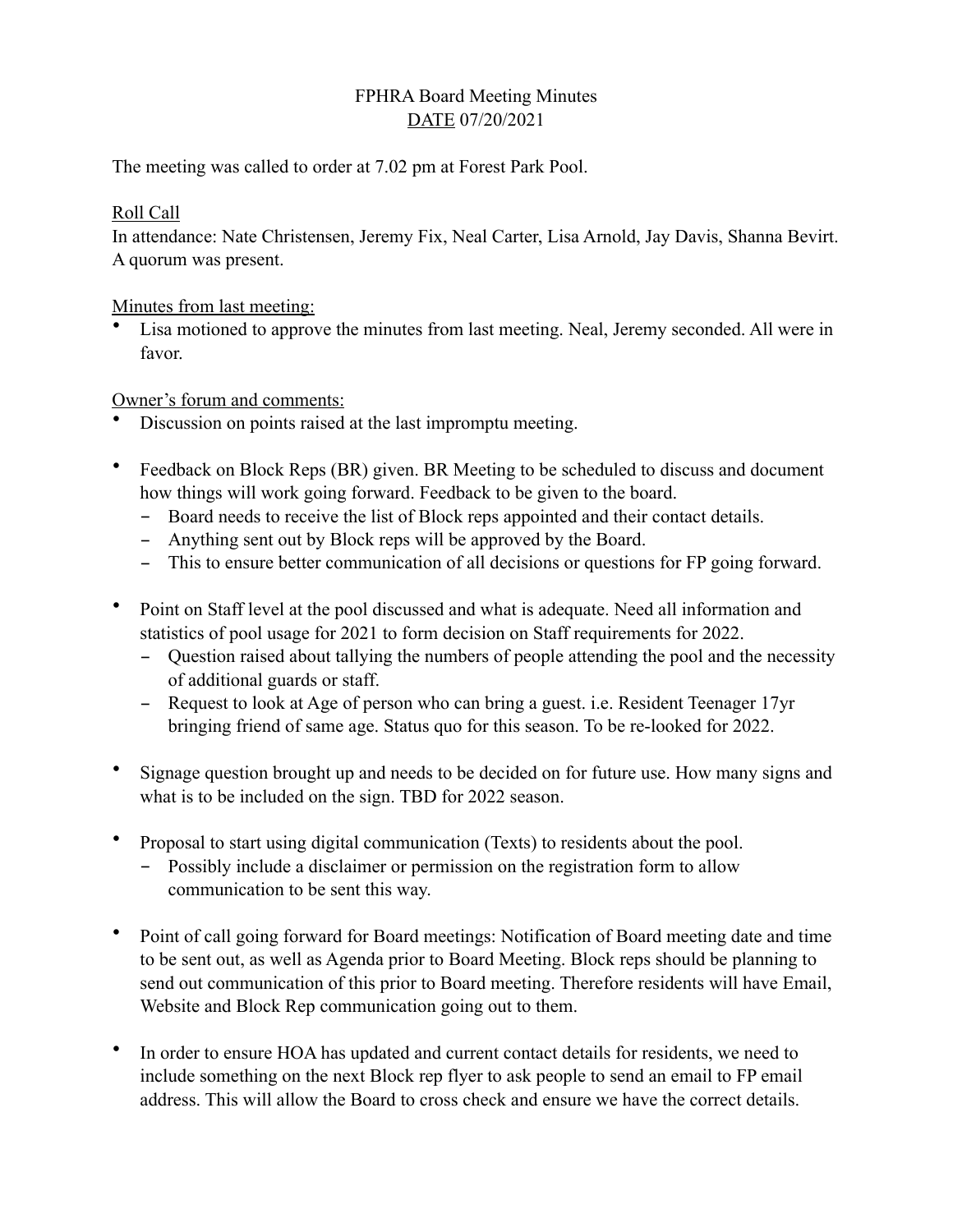## Financial Report:

Nothing to discuss.

## Pool Report:

- Sibling chaperone rules 16 above can bring a sibling (6-10) to the pool with a waiver.
	- A box to be added to the waiver form for above new rule.
- Nate to investigate the rules about changing the By-laws and pool rules, to see if the rule about the Guest Passes was legitimately created. Board will need to look into rule changes going forward for 2022 season.
- We need to be able to track and communicate information of all pool activities to ensure better decision making for next year. This would mean all registrations, check-ins at the pool and incident reports. Numbers and Hours of pool usage will also contribute to any Pool rule discussions for 2022 at the Annual Board meeting.
- Extended Lap Swim Residents Adults (18+) allowed to swim without Lifeguards.
	- Starts at 6am until 4pm when pool opens in the off season.
	- Residents wanting to Lap Swim will still need to register and sign waiver.
	- HOA to check whether anything needs to change or written up in the rules or created in the waiver. If so, update the waiver. No guests allowed at Lap Swim.

## Beautification Report:

Nothing to discuss.

# Social:

- Ice cream social cancelled.
- Proposal to have Food Trucks next Wed 28th July.
	- Check at what the Budget is per meal and drink and /or 1 or 2 trucks.
	- Once confirmed, notification to be sent telling residents that it will be a First Come, First Serve basis. TBC > Free Meal and Drink / Ice Cream or both.
	- Residents to be prioritized. Food Trucks should be able to Pay Cash if Free Food Budget has depleted.
- New Owner Outreach started. 3 new owners gifts to be distributed. To be continued.
- October Fest scheduled for the 25th September.
	- Bens Band (Or other) to be booked. Quote to be confirmed and checked against budget.
	- Brats to be food of choice.
	- Check if Realtors will sponsor Beer again. (Jay, Ben Bow, Jerry Mills)
	- Also check if anyone else would like to sponsor a KEG throughout the neighborhood.
- "Gals / Guys that Grill" scheduled for the 18th September.
- Scavenger Hunt scheduled for the 10th August.